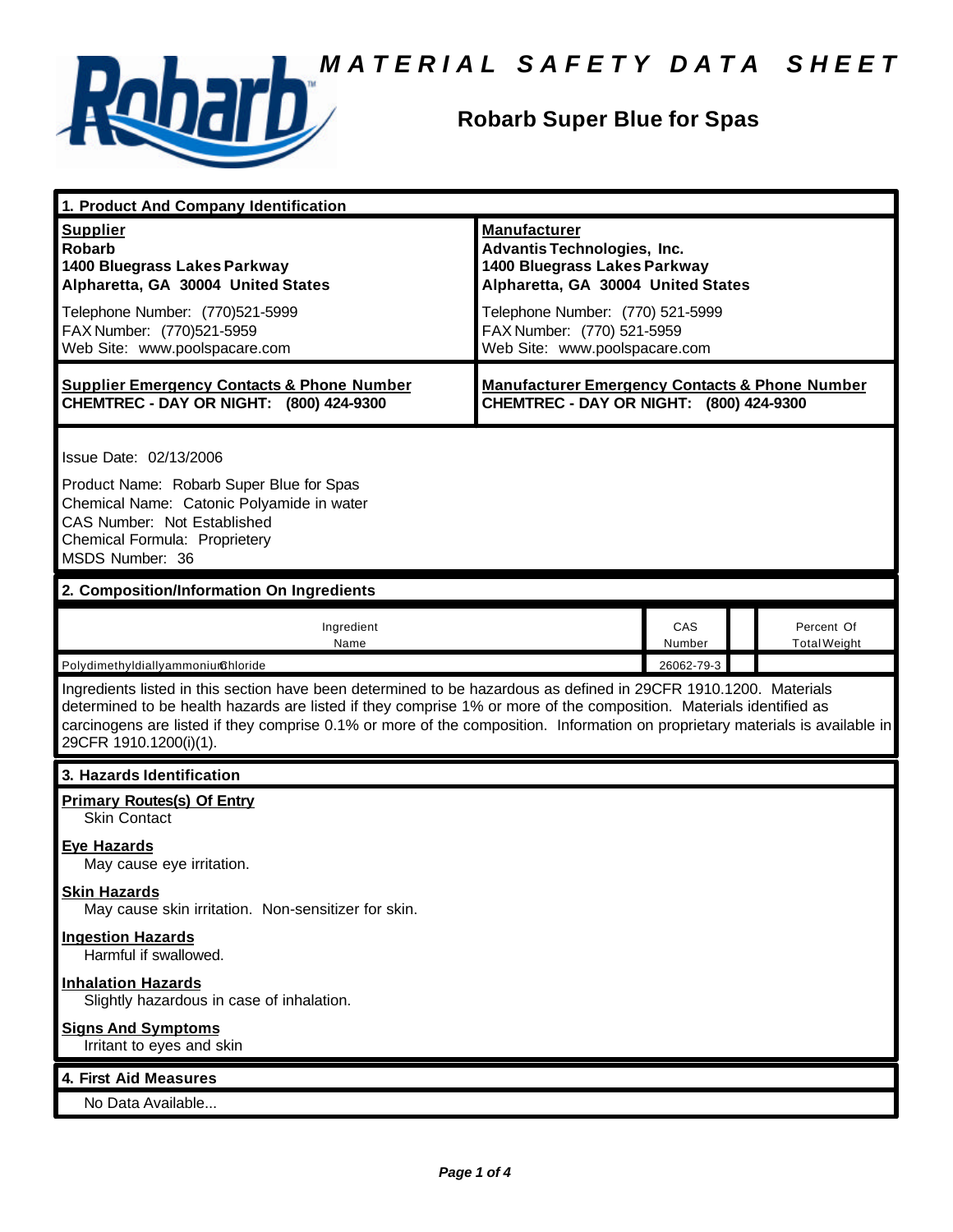# **Robarb Super Blue for Spas**

# **4. First Aid Measures - Continued**

## **Eye**

In case of contact, hold eyelids apart and immediately flush eyes with plenty of water for at least 15 minutes.

#### **Skin**

Remove contaminated clothing and shoes.Rinse the affected area with tepid water for at least 15 minutes.

#### **Ingestion**

DO NOT INDUCE VOMITING. Drink large amounts of water or milk. Contact a physician or poison control. In cases where individual is semi-comatose, comatose, or convulsing, DO NOT GIVE FLUIDS BY MOUTH.

## **Inhalation**

If inhaled, remove to fresh air.

# **Fire Fighting (Pictograms)**



## **5. Fire Fighting Measures**

Flash Point: >100 °C Flash Point Method: Closed Cup Flammability Class: NOT FLAMMABLE

#### **Fire And Explosion Hazards**

In a fire situation, may liberate oxides of nitrogen or carbon, and hydrogen chloride.

#### **Extinguishing Media**

Use the appropriate extinguishing media for the surrounding fire.

#### **Fire Fighting Instructions**

CAUTION Surfaces wet with this product are slippery. Keep containers cool by spraying with water if exposed to fire.

## **6. Accidental Release Measures**

Clean up spill immediately. Contain and/or absorb spill with inert material (e.g. sand, vermiculite). Flush spill area with water. Use appropriate containers to avoid environmental contamination. CAUTION Surfaces wet with this product are slippery.

## **7. Handling And Storage**

## **Handling And Storage Precautions**

Keep out of reach of children. Store material in a cool and dry place. Wash thoroughly after handling.

#### **Storage Precautions**

Avoid contact with skin and clothing.

## **Work/Hygienic Practices**

Wash thoroughly with soap and water after handling.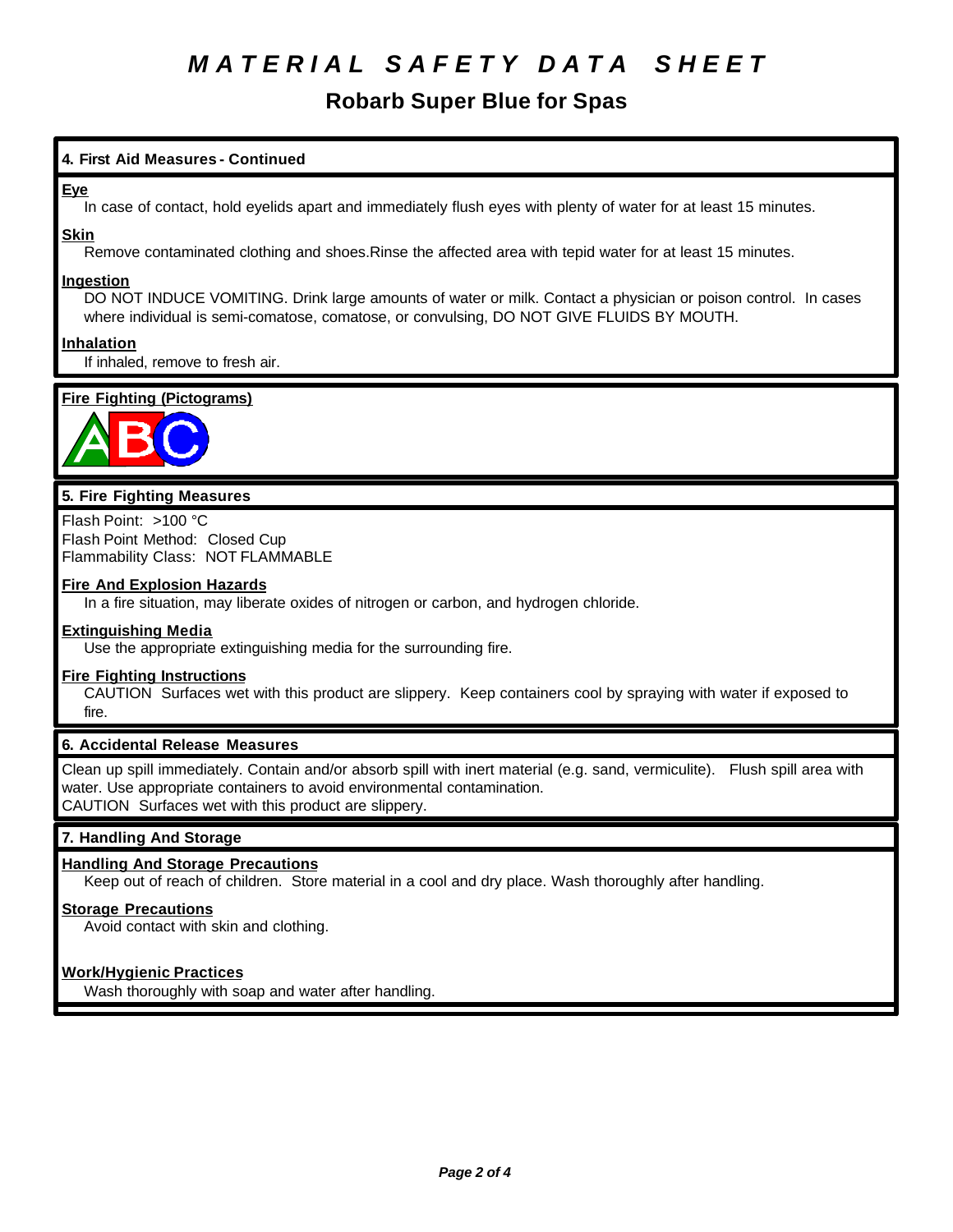# **Robarb Super Blue for Spas**

| 7. Handling And Storage - Continued                                                                                                                                                                                                                                                                                                                                                                                       |  |  |
|---------------------------------------------------------------------------------------------------------------------------------------------------------------------------------------------------------------------------------------------------------------------------------------------------------------------------------------------------------------------------------------------------------------------------|--|--|
| <b>Protective Clothing (Pictograms)</b>                                                                                                                                                                                                                                                                                                                                                                                   |  |  |
|                                                                                                                                                                                                                                                                                                                                                                                                                           |  |  |
| 8. Exposure Controls/Personal Protection                                                                                                                                                                                                                                                                                                                                                                                  |  |  |
| <b>Engineering Controls</b><br>Local exhaust acceptable. Special exhaust not required.                                                                                                                                                                                                                                                                                                                                    |  |  |
| <b>Eye/Face Protection</b><br>Safety glasses with side shields or goggles recommended.                                                                                                                                                                                                                                                                                                                                    |  |  |
| <b>Skin Protection</b><br>Chemical-resistant gloves.                                                                                                                                                                                                                                                                                                                                                                      |  |  |
| <b>Respiratory Protection</b><br>None normally required.                                                                                                                                                                                                                                                                                                                                                                  |  |  |
| 9. Physical And Chemical Properties                                                                                                                                                                                                                                                                                                                                                                                       |  |  |
| <b>Appearance</b><br><b>Clear Blue</b>                                                                                                                                                                                                                                                                                                                                                                                    |  |  |
| <b>Odor</b><br>Mild amine                                                                                                                                                                                                                                                                                                                                                                                                 |  |  |
| Chemical Type: Mixture<br>Physical State: Liquid<br>Melting Point: NOT APPLICABLE °F<br>Boiling Point: 212 °F<br>Specific Gravity: 1.0-1.1<br>Molecular Weight: Proprietary<br>Percent Volitales: NEGLIGIBLE<br>Packing Density: NOT DETERMINED<br>Vapor Pressure: NOT DETERMINED<br>Vapor Density: NOT DETERMINED<br>pH Factor: 2-3<br>Solubility: Soluble in Water<br>Viscosity: NOT DETERMINED<br>Evaporation Rate: <1 |  |  |
| 10. Stability And Reactivity                                                                                                                                                                                                                                                                                                                                                                                              |  |  |
| Stability: Stable<br>Hazardous Polymerization: will not occur                                                                                                                                                                                                                                                                                                                                                             |  |  |
| <b>Conditions To Avoid (Stability)</b><br><b>Strong Oxidizers</b>                                                                                                                                                                                                                                                                                                                                                         |  |  |
| <b>Incompatible Materials</b><br>Avoid contact with strong oxidizers                                                                                                                                                                                                                                                                                                                                                      |  |  |
| <b>Hazardous Decomposition Products</b><br>When heated toxic fumes such as Oxides of Carbon, Nitrogen and Hydrogen chloride may be present                                                                                                                                                                                                                                                                                |  |  |